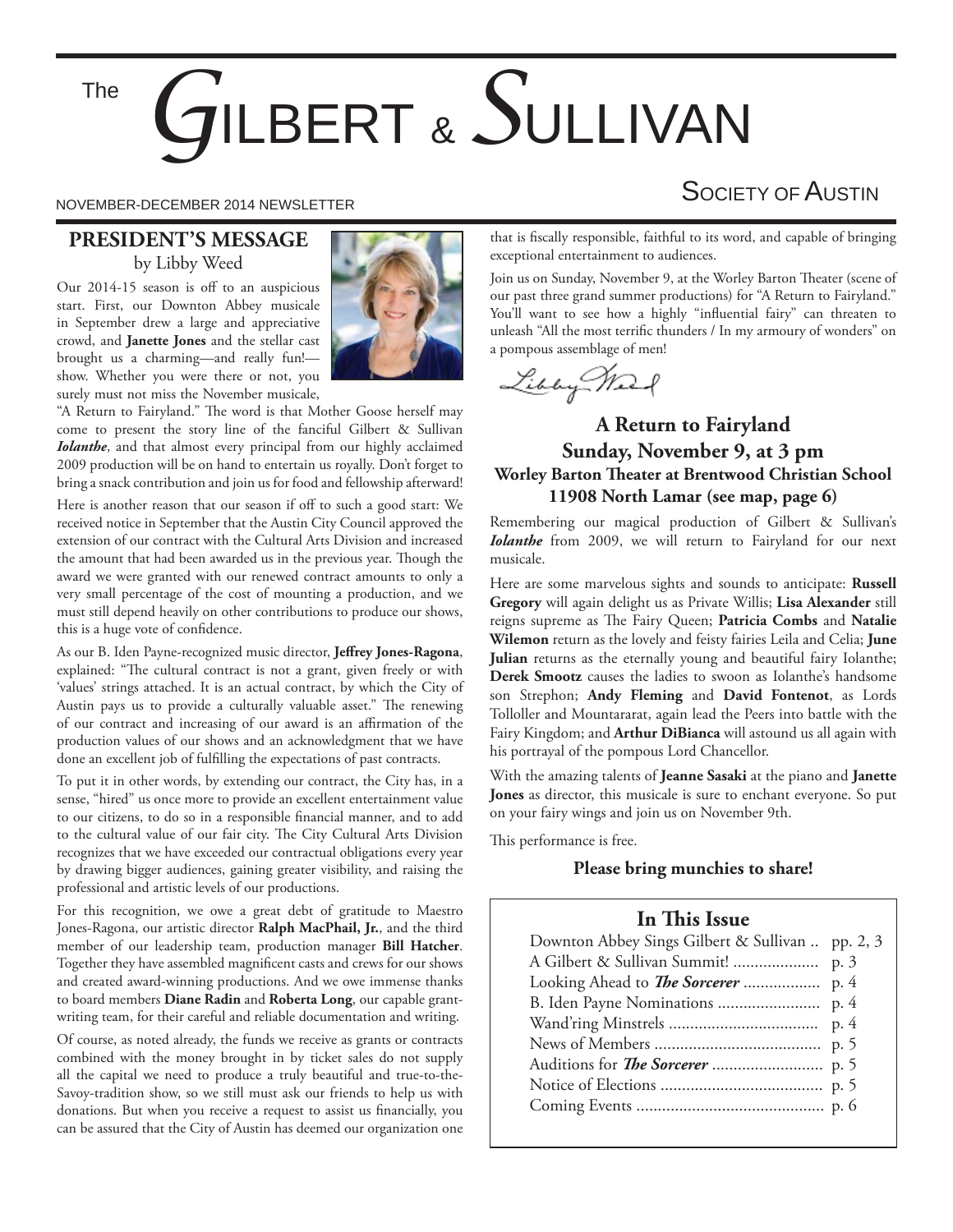#### **Downton Abbey Sings Gilbert & Sullivan by Reba Gillman**



At 3 pm on Sunday, September 7, 140 people happily gathered in the lovely Worley Barton Theater at Brentwood Christian School to enjoy the opening event of the Gilbert & Sullivan Society of Austin season. Neatly seated on stage, starting from the right in order of appearance, were **Libby Weed** as Lady Cora; **Angela Irving** - Lady Mary; **Rosa Harris** - Lady Edith;

**Julia Powers** - Lady Sybil; **David Fontenot** - Mr. Carson; **Carol**  Brown - Anna; Robert L. Schneider - Thomas; Janette Jones - Mrs. Hughes; **Wayne Davis** - Tom Branson; **Andy Fleming** - Bates; and **Brittany Trinité** - Isobel Crawley. At the far left **Jeanne Sasaki** sat at the piano with **Cody Ireland** to turn pages. All were nicely dressed in appropriate clothing. Perhaps not the World War I era, but close enough. That Janette, she did it all—she's amazing!

Libby as President of the G&S Society of Austin welcomed us, and explained and introduced the program. By now we all recognize Janette's creative energy and interesting ideas in planning our musicale programs. Libby told us that during the June run of our magnificent production of *H.M.S. Pinafore*, it suddenly occurred to Janette how similar the scene she had just performed on stage was to part of the story of the British TV show *Downton Abbey.* As she pursued this idea, chatting with the singers in the ladies' dressing room, everyone was delighted. What would the characters of Downton Abbey have thought of the operas of Gilbert & Sullivan? Which of the characters and songs would have touched their hearts, and with whom would they have identified? This became our program, and Libby became Lady Cora, serving as the Narrator.

Lady Cora (Libby), refers to her three daughters, Lady Mary, Lady Edith, and Lady Sybil and Angela, Rosa, and Julia come forward to sing "Three little maids" from *The Mikado*. Next, Lady Cora introduces Mr. Carson, the butler, remarking that he said he would always have to run everything to make sure it was done correctly, and David steps forward to sing "Rising early in the morning" from The *Gondoliers*. Lady Cora then introduces a new employee, Bates, who has turned out to have a pronounced limp. This causes doubts of his ability to do the job, but one staff member sees his potential and Carol sings "Poor wand'ring one" from *The Pirates of Penzance*. Mr. Carson complains that meanwhile he has to deal with the first footman, Thomas, who always seems to be up to something to improve his position, and Robert as Thomas, sings "My name is John Wellington Wells" from *The Sorcerer*. Mrs. Hughes (Janette) tells us that the chauffeur, Tom Branson, is in love with someone upstairs, and Wayne sings "The nightingale" and "A maiden fair to see" from *H.M.S. Pinafore*—he loves, alas, above his station. Is he in love with the beautiful and clever Lady Mary? Angela sings "The sun, whose rays" from *The Mikado*. No, it turns out he is in love with Lady Sybil, the youngest daughter, beautiful in spirit and the family rebel. When World War I breaks out, she supports the efforts of Isobel Crawley to convert Downton into a much-needed convalescent home. Julia (Lady Sybil) and Brittany (Isobel Crawley) sing "Now wouldn't you like to rule the roast" from *Princess Ida*. They have grand ideas and wish to change the world. Mr. Bates wishes only to make one woman

**The Gondoliers**. Mrs. Hughes says that while love swirls all around upstairs and down, one poor soul seems to be constantly left out of all the romance. Lady Edith, the middle daughter, falls in love with the first young man the family wants Lady Mary to marry. Then she falls for Matthew who has eyes only for Lady Mary. Rosa, as Lady Edith, sings "Alone, and yet alive" from *The Mikado*. Lady Cora murmurs that poor Edith seems to think she is the only person who has not found love. But perhaps Mrs. Hughes and Mr. Carson have felt the same way. Janette and David sing "Welcome joy, adieu to sadness" from *The Sorcerer*. Lady Cora says that even when romance blooms there are often complications. Anna finds that in spite of her love for Mr. Bates she cannot keep him safe from those who wish him ill. Carol sings, "Sorry her lot" from *H.M.S. Pinafore*. Lady Cora says that speaking of those who wish Mr. Bates ill, we find one person constantly scheming and getting into fights, Thomas, the first footman. Robert sings "This helmet, I suppose" from *Princess Ida*. Lady Cora tells us that war comes to Downton and many of the men go off to fight. We are relieved when Matthew makes it home and eventually proposes and is accepted by Lady Mary. We are delighted to see her becoming softer and warmer with his love. But Matthew is killed in an accident and Mary sinks into the depths of despair. Angela, as Lady Mary sings, "I built upon a rock" this aria from *Princess Ida* expresses her hopelessness. Lady Cora tells us that the loss of Matthew is hard on all of them, and Lady Mary is not the only one who struggles with despair. Matthew's mother, Isobel, suffers the loss of her son, her only child. But she is not a woman to spend her days mourning for herself. She finds purpose in helping others. She will gladly give anyone in need a hand up. She believes that hard work is a big help in healing. She admires those who work for a living. Brittany, as Isobel, sings this song from *H.M.S. Pinafore*, sung by a woman who works hard, "I'm called Little Buttercup."

happy. Andy as Mr. Bates sings "Take a pair of sparkling eyes" from

Lady Cora says, "Now, as we near the end of our program, we come to the number from *H.M.S. Pinafore* that inspired this whole idea. Let's listen as the characters recall Mr. Bates being taken off to prison for a crime he did not commit, much as Gilbert & Sullivan's young sailor Ralph Rackstraw was sent to a dungeon." Cast, as various characters, sing "Farewell, my own" from *H.M.S. Pinafore*. "But, we cannot end on a sad note, for we know that injustice will be righted and that love will reign supreme. Let's listen as Andy (Bates) and Carol (Anna) sing of the triumph of true love, using songs from **The Pirates of Penzance**, 'Ah, leave me not to pine alone' through 'Oh, here is love, and here is truth.' "

Libby gave thanks to the singers and pianist, and asked the audience to join us in our traditional musicale conclusion. David sang

the Pirate King's lead into "Hail, Poetry," from *Pirates* and "Now to the banquet we press," from **The Sorcerer**. The audience, practically shouting its approval, rose to their feet in a standing ovation, the first ever received at a musicale. Happily we adjourned to the lobby for delicious munchies and pleasant conversation. Wonderful show!



*pianist Jeanne Sasaki*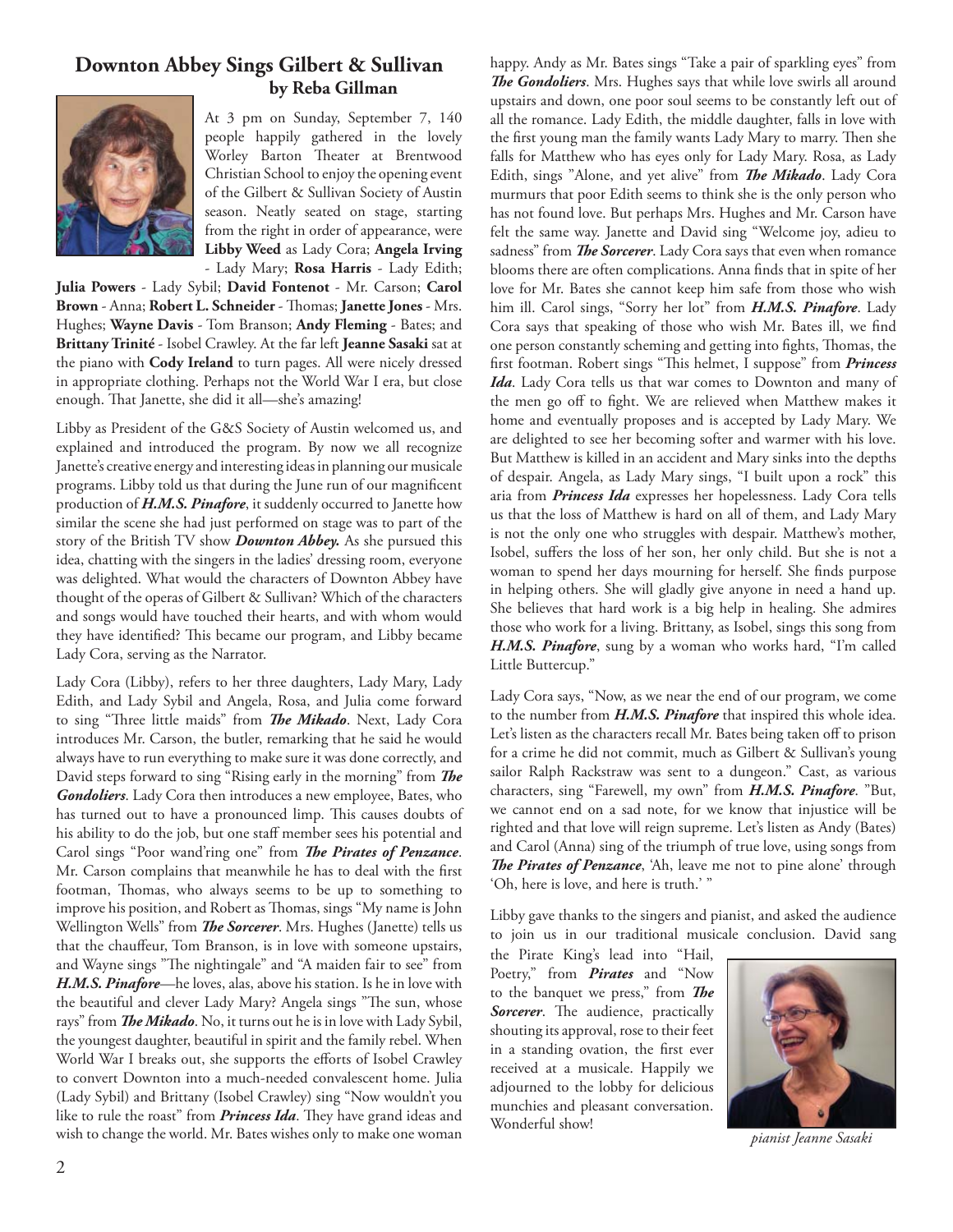#### **Downton Abbey Sings Gilbert & Sullivan**

*photos courtesy Steve Schwartzmann see more at* **gilbertsullivanaustin.smugmug.com**



*the cast (l-r): Brittany Trinité (Isobel Crawley), Rosa Harris (Lady Edith), Angela Irving (Lady Mary), Julia Powers (Lady Sybil), Wayne Davis (Tom Branson), Robert L. Schneider (Thomas), David Fontenot (Mr. Carson), Janette Jones (Mrs. Hughes), Carol Brown (Anna), and Andy Fleming (Bates)*



*(Lady Cora)*







*"Ah, leave me not to pine" "Th ree little maids from school are we" "Welcome Joy, adieu to sadness"*

#### **A Gilbert & Sullivan Summit! by Ralph MacPhail, Jr.**

The invitation came from that venerable 62-year-young San Francisco G&S producing organization, The Lamplighters, while I was in Austin staging *H.M.S. Pinafore*. It was both intriguing and compelling: an attempt to draw together representatives from organizations that produce the Savoy operas to discuss matters of universal (and sometimes urgent) interest, such as:

- How does an organization continue to thrive when it has only a limited repertory?
- How can younger theatre-goers be attracted to Gilbert & Sullivan?
- How can resources (props, costumes, orchestrations) be shared?
- How do companies deal with succession of board members and other personnel?

Some 14 groups were able to send representatives. Organizer Keith Doerge polled the groups to set the agenda of topics for discussion (four sessions over two days, August 15-16).

The Lamplighters hosted the first two sessions in the Yerba Buena Center for the Arts, where their production of *The Pirates of Penzance* was playing. The second day of discussions was held at the "Lamplighters World Headquarters," a combination office/archive/scenery storage/ costume shop, where the acoustics for discussion were better. Also, the warehouse ambience was "backstage" and very congenial for theatre folk!

It is impossible in a brief article such as this to summarize our wideranging discussions, but I might mention here a few of the subjects to which I contributed. There was great interest in our "Children's Matinees" (as a means of attracting younger theatregoers to Gilbert & Sullivan); I also noted our on-going success at keeping prices low for students under 19. Related to this important matter there was discussion of sharing scripts for in-school programs; I spoke briefly about our "Wand'ring Minstrels." I also described Ted Spencer's GSOpera.com website, which has as a goal to open up sharing opportunities between groups.

On the subject of audience development, I spoke about our free musicales, their format, content, and goals of fellowship and, ultimately, increasing memberships and selling tickets to productions. There was interest in our audience questionnaire, the inducement we have for getting audience members to fill it out, and I was pleased and proud to pass around an *H.M.S. Pinafore* program with a questionnaire.

The concept of the "Global G&S Day" (on or around May 3, Richard D'Oyly Carte's birthday), put forth by the G&S Festival Founder Ian Smith, was news to most and of great interest as a way to bring the public's attention to the Savoy operas.

Before we left, there was enthusiasm for an on-going discussion through a Facebook page and meetings in the future. With more leadtime, it's very likely that many other groups will be able to attend and contribute.

I was proud to represent our Society in San Francisco. I am grateful to GSSA, which provided my airfare; to Scott and Kitty Hayes, who provided hospitality before and after the Summit; and to the Lamplighters, who provided such a wonderful exchange of ideas.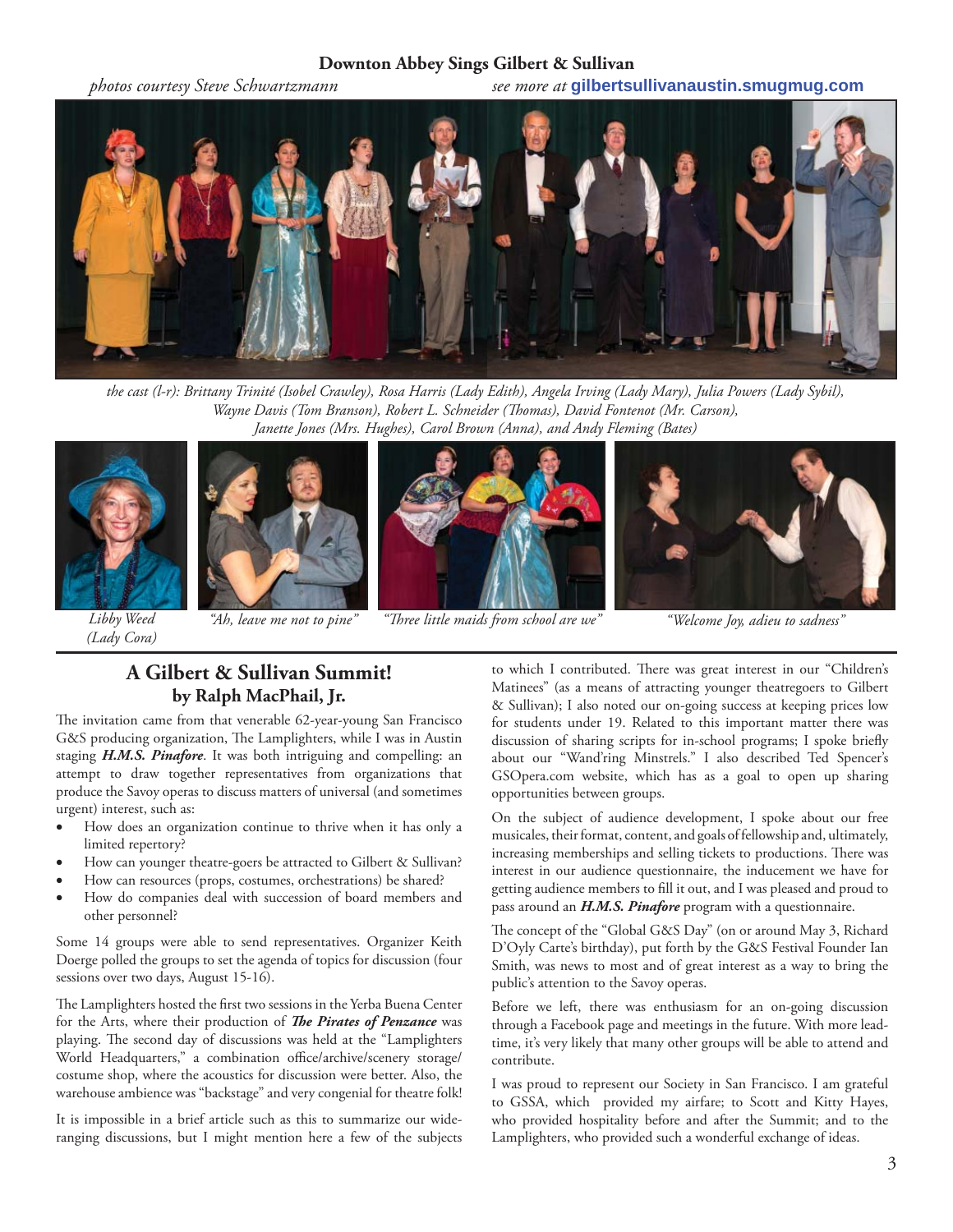## Looking Ahead to *The Sorcerer*



#### **by Ralph MacPhail, Jr.**

My title expresses the purpose for this article, but it could also be phrased "Looking Ahead with **The Sorcerer**," for this early Gilbert & Sullivan collaboration might be considered what's sometimes called these days a "seminal" work: one that contains the seeds of something even more creative to come.

The Sorcerer was written for and produced by Richard D'Oyly Carte at the Opéra Comique in London in 1877. It was the third collaboration of William Schwenck Gilbert (who, of course, wrote the words) and Arthur Seymour Sullivan (who composed the music). And as suggested above, *The Sorcerer* was in many ways to provide the foundation on which the subsequent works would be built.

Gilbert & Sullivan first collaborated in December 1871 on what was assumed to be an ephemeral post-Christmas entertainment, the twoact *Thespis; or, The Gods Grown Old*. The man who brought the two together was John Hollingshead, the manager of the Gaiety Theatre, which he had opened almost exactly three years earlier with Gilbert's burlesque of Meyerbeer's opera *Robert le Diable*; Gilbert called it, *Robert the Devil; or The Nun, The Dun, and the Son of a Gun.* **Thespis** was not, as is so often stated, a failure; following a decent run, it closed with the rest of the post-Christmas "pantomime season," and all but forgotten; most of the score was subsequently lost. When Gilbert & Sullivan resumed collaboration, they wanted to do more than write burlesque or pantomime.

But *Thespis* was not forgotten by Richard D'Oyly Carte, who brought the two collaborators together again three and a quarter years later at the Royalty Theatre for *Trial by Jury*, that 40-minute "dramatic cantata" we presented last February. It was not a logical successor of *Thespis*: Trial *by Jury* was through-composed (truly an opera), presented in one act, and its comedy was several cuts above what passed for humor with the Gaiety audience.

But if *Trial by Jury* was not a logical outgrowth of *Thespis*, it solidified Richard D'Oyly Carte's determination to present "true English" light opera in London instead of the usual burlesque or extravaganza—or, worse, French operetta imports bowdlerized beyond intelligibility for prim and proper Victorian English audiences.

So Richard D'Oyly Carte raised some money and formed with other investors "The Comedy Opera Company." (Gilbert & Sullivan had insisted they be paid guarantees before starting to work.) The new company's first production was *The Sorcerer*.

In what ways does *The Sorcerer* anticipate subsequent early works? First, it was based on earlier work by Gilbert (in this case, a short-story called "An Elixir of Love" published the previous Christmas; Gilbert had earlier in his career—in 1866—also treated the ages-old "magic love potion" story in another operatic burlesque, *Dulcamara; or The Little* Duck and the Great Quack. This title will bring to opera lovers' minds Donizetti's *L'Elisir d'Amore*, the basis for Gilbert's burlesque).

Gilbert & Sullivan also structured their story around character types that would shortly become prototypes of their subsequent *dramatis personæ*: the soprano-tenor romantic couple (hardly revolutionary), the heavy and light baritones, the bass, the perky soubrette, the aging contralto.

They also engaged for *The Sorcerer*, instead of established opera singers with big names and bigger voices, relatively unknown actor-singers with projectable personalities who could be trained in the Gilbertian style of understated humor.

A glance at the original cast of *The Sorcerer* of 1877 reveals names that would before long become so closely associated with the characters they created that the parts are sometimes even today named after them: George Grossmith (the sorcerer John Wellington Wells), Rutland Barrington (the lovelorn Dr. Daly), and Richard Temple (the aristocratic Sir Marmaduke Poindextre). (*H.M.S. Pinafore*, which followed *The* Sorcerer, further refined the "formula"-and its English-speakingworld-wide popularity made the collaborators' names household words.)

Sullivan provided a score that is almost universally praised by my musicknowledgeable Savoyard friends, and as I've started listening to the score with more attention in anticipation of next summer's show, I've come to understand why. If Gilbert was still feeling his way in terms of what he could provide his collaborator in terms of lyrics, Sullivan provided a *lovely* score. Following the première, both collaborators came in for their share of praise. Reginald Allen, in his *First-Night Gilbert & Sullivan*, quotes a number of press reports reflecting the delight of the scribes and the anticipation that had greeted the opening:

"Messrs. W. S. Gilbert and Arthur Sullivan have once again combined their efforts with happiest result," was the opinion of the *Times*. "*The Sorcerer*, produced at the Opéra Comique on Saturday night before an audience that crowded the theatre in every part, achieved a genuine success, and moreover, a success in every respect deserved." "The production of the new opera," added the *Daily News*, "has been for some time looked forward to with much interest. . . . The new work . . . was brought out  $\ldots$  with a result that fulfilled the most sanguine anticipations."

So we have a lot to look forward to. Yes, it's a "seminal" work, and while we'll be able to appreciate it for its music, humor, pageantry, and more, we'll also be able to appreciate it as the very model of the Gilbert & Sullivan operas to come.

### *H.M.S. Pinafore* **Garners B. Iden Payne Award Nominations for Carol Brown, Russell Gregory, and Jeff rey Jones-Ragona**

The B. Iden Payne Awards Council has announced nominations for the 2013-2014 Season Awards. Our 2014 Grand Summer Production of *H.M.S. Pinafore* received 3 nominations: **Carol**  Brown for Outstanding Lead Actress in Musical Theatre; Russell Gregory for Outstanding Featured Actor in Musical Theater; and Jeffrey Jones-Ragona for Outstanding Music Direction. Congratulations to all! Winners of the awards will be announced on Monday, November 3, at The Long Center's Rollins Studio Theatre.

#### **Wand'ring Minstrels**

The Wand'ring Minstrels have been approved by AISD as contractors for public school performances. They will be performing next at the St. Mark United Methodist Church's "St. Market Day Festival" at noon on October 25. They will also perform a Christmas Show at Westminster at 7 pm on Dec. 9.

To hire the Wand'ring Minstrels for your concert, school event, or private party, contact **Robert L. Schneider** (**bigdaddymusic1@ gmail.com**), or see our website (**www.gilbertsullivan.org**).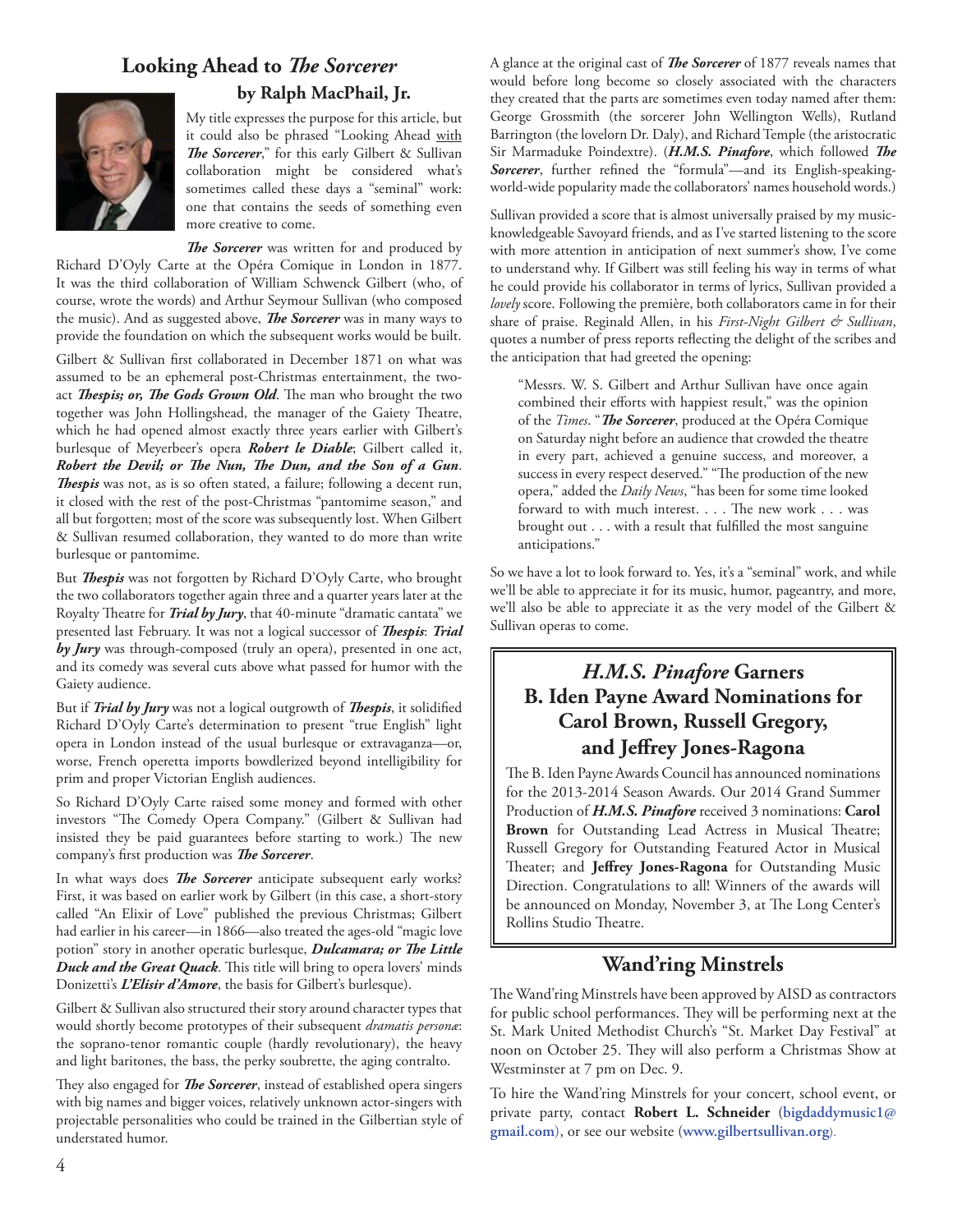| <b>MEMBERSHIP FORM</b><br>We encourage you to join our Society. If you are a member, please check your membership renewal on the top of the mailing label.<br>If expired or near expiration, your membership needs to be updated! To correct your address, renew your membership, or become a<br>member, complete this form, and mail it to us with your check, payable to "GSSA", or call to join (512) 472-4772 (GSSA). |                                                                                 |  |
|---------------------------------------------------------------------------------------------------------------------------------------------------------------------------------------------------------------------------------------------------------------------------------------------------------------------------------------------------------------------------------------------------------------------------|---------------------------------------------------------------------------------|--|
| Please check a membership category:<br>$\Box$ Individual (\$20-\$29)<br>$\Box$ Family/Group (\$30-\$49)<br><b>Patron</b> (\$50-\$99)<br>Grand Duke or Duchess (\$100-\$249)<br><b>Major General (\$250-\$499)</b><br>$\Box$ Pooh-Bah (\$500-\$999)<br>□ Pirate King (\$1000-\$2499)<br>$\Box$ Savoyard (\$2500 & up)                                                                                                      | Does your company match donations?<br>I'd like to volunteer. I'm interested in: |  |
| We are proud to list our members in our programs, but if you would prefer NOT to be listed in our programs, please check here:                                                                                                                                                                                                                                                                                            |                                                                                 |  |

#### **NEWS of our MEMBERS**

GSSA's Music Director and GLOO conductor, Jeffrey Jones-Ragona, will be performing in several concerts this Holiday season that may be of interest to Savoyards: On Friday, December 5, he will conduct a performance of the *Requiem in E-Flat* by Niccolo Jommelli, a piece that at one time was the most famous Requiem in Europe, until Mozart's became known in the early 19th century. The concert features the Austin Baroque Festival Chorus and Orchestra with soprano **Meredith Ruduski** (most recently seen as Patience in our 2012 grand production) at the Cathedral of St. Mary, 203 E 10th St.; parking is available in the Capital Towers garage. On Saturday, Dec. 6, at 7:30 pm, and Sunday, Dec. 7 at 4 pm, he will lead The Capital City Men's Chorus in its annual Holiday Concert, complete with carol sing-along, accompanied by string orchestra and harp! The event will be at St. Martin's Lutheran Church, 606 West 15th St. And on Saturday, Jan. 3 at 8 pm and Sunday, Jan. 4 at 3 pm, he will perform as one of the featured harpsichordists in La Follia Austin Baroque's annual Herd of Harpsichords concert. It includes a concerto for two harpsichords, written by Jeffrey!

Member **Edward Kimball** is also a member of the Austin Classical Guitar community guitarists. They will be performing Christmas music and other classical-guitar-only music about noon on Saturday, Dec. 6, in the Texas Capitol Rotunda. Acoustics are great and the event is free (not counting parking). They will perform a similar repertoire on Sunday, Dec. 14, at 5 pm at Trinity Methodist Church, 4001 Speedway; the event is also free, including parking. Interesting side note: Mr. Kimball first met our esteemed Artistic Director Ralph MacPhail, Jr., in 1969, when they served in the same unit in Vietnam. "Lt. MacPhail would write G2 Intelligence docs and I would type them. I received a better education from Rafe than any school!"

**Janet Forman** sang in Chorus Austin's 50th Anniversary Season Gala, an all-Beethoven concert at The Long Center on Oct. 12.

Frequent GSSA performer and former President **June Julian** delighted audiences as Lady Thiang in the recent month-long run of *The King* and I at Zach Theatre's Topfer stage.

#### **Send Us Your News!**

The next newsletter should arrive near the end of the year; the deadline for submissions is December 3. Please send your news to news@gilbertsullivan.org. Thanks!



**Auditions for** *Th e Sorcerer*

Auditions for our summer 2015 production of *The Sorcerer* will take place on February 21 and 22 at Brentwood Christian School. Look for more details in future newsletters and on the website.

#### **Notice of Elections**

The Society will elect members of the board for 2015 at the Annual Meeting on Sunday, January 11, 3 pm, at Genesis Presbyterian Church. If you have an interest in serving on the board, please contact nominations committee chair, **Reba Gillman**, at (512) 327-2277 or rgillman@austin.rr.com. Reba and committee member **Sue Caldwell** will prepare a nomination slate to be published in the January newsletter. Our board is an excellent group of men and women, each of whom has specific roles and works throughout the year to conduct business and bring the joys of G&S to our community.



is the official moving and storage company of The Gilbert & Sullivan Society of Austin. Many thanks, Armstrong!